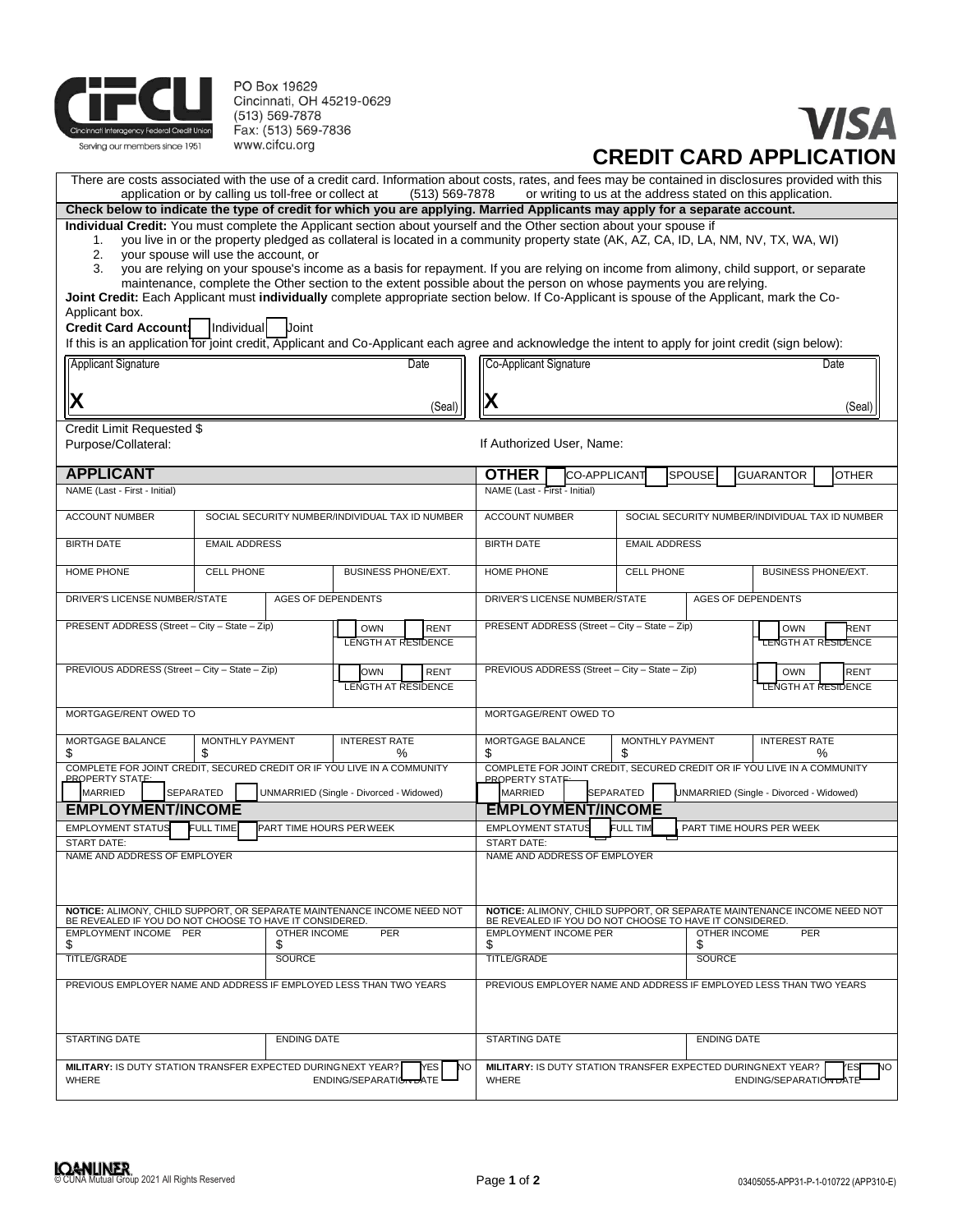| <b>REFERENCE</b>                                                                                                                                                                               |                                                                                                                                                        | <b>REFERENCE</b>                                                                                                                                                                                                                                                                                          |                           |  |  |  |  |  |
|------------------------------------------------------------------------------------------------------------------------------------------------------------------------------------------------|--------------------------------------------------------------------------------------------------------------------------------------------------------|-----------------------------------------------------------------------------------------------------------------------------------------------------------------------------------------------------------------------------------------------------------------------------------------------------------|---------------------------|--|--|--|--|--|
| NAME AND ADDRESS OF NEAREST RELATIVE NOT LIVING WITH YOU                                                                                                                                       |                                                                                                                                                        | NAME AND ADDRESS OF NEAREST RELATIVE NOT LIVING WITH YOU                                                                                                                                                                                                                                                  |                           |  |  |  |  |  |
|                                                                                                                                                                                                |                                                                                                                                                        |                                                                                                                                                                                                                                                                                                           |                           |  |  |  |  |  |
|                                                                                                                                                                                                |                                                                                                                                                        |                                                                                                                                                                                                                                                                                                           |                           |  |  |  |  |  |
| <b>RELATIONSHIP</b>                                                                                                                                                                            | <b>HOME PHONE</b>                                                                                                                                      | <b>RELATIONSHIP</b>                                                                                                                                                                                                                                                                                       | <b>HOME PHONE</b>         |  |  |  |  |  |
|                                                                                                                                                                                                |                                                                                                                                                        |                                                                                                                                                                                                                                                                                                           |                           |  |  |  |  |  |
| <b>STATE LAW NOTICE(S)</b>                                                                                                                                                                     |                                                                                                                                                        |                                                                                                                                                                                                                                                                                                           |                           |  |  |  |  |  |
|                                                                                                                                                                                                |                                                                                                                                                        | Notice to Nebraska Residents: A credit agreement must be in writing to be enforceable under Nebraska law. To protect you and us from any                                                                                                                                                                  |                           |  |  |  |  |  |
|                                                                                                                                                                                                |                                                                                                                                                        | misunderstandings or disappointments, any contract, promise, undertaking, or offer to forebear repayment of money or to make any other financial<br>accommodation in connection with this loan of money or grant or extension of credit, or any amendment of, cancellation of, waiver of, or substitution |                           |  |  |  |  |  |
|                                                                                                                                                                                                |                                                                                                                                                        |                                                                                                                                                                                                                                                                                                           |                           |  |  |  |  |  |
| for any or all of the terms or provisions of any instrument or document executed in connection with this loan of money or grant or extension of credit,<br>must be in writing to be effective. |                                                                                                                                                        |                                                                                                                                                                                                                                                                                                           |                           |  |  |  |  |  |
|                                                                                                                                                                                                | Notice to New York Residents: New York residents may contact the New York State Department of Financial Services to obtain a comparative               |                                                                                                                                                                                                                                                                                                           |                           |  |  |  |  |  |
| listing of credit card rates, fees, and grace periods. New York State Department of Financial Services: 1-800-342-3736 or www.dfs.ny.gov.                                                      |                                                                                                                                                        |                                                                                                                                                                                                                                                                                                           |                           |  |  |  |  |  |
|                                                                                                                                                                                                | Notice to Ohio Residents: The Ohio laws against discrimination require that all creditors make credit equally available to all creditworthy customers, |                                                                                                                                                                                                                                                                                                           |                           |  |  |  |  |  |
| compliance with this law.                                                                                                                                                                      |                                                                                                                                                        | and that credit reporting agencies maintain separate credit histories on each individual upon request. The Ohio Civil Rights Commission administers                                                                                                                                                       |                           |  |  |  |  |  |
|                                                                                                                                                                                                |                                                                                                                                                        | Notice to Wisconsin Residents: (1) No provision of any marital property agreement, unilateral statement under Section 766.59, or court decree                                                                                                                                                             |                           |  |  |  |  |  |
|                                                                                                                                                                                                |                                                                                                                                                        | under Section 766.70 will adversely affect the rights of the Credit Union unless the Credit Union is furnished a copy of the agreement, statement or                                                                                                                                                      |                           |  |  |  |  |  |
|                                                                                                                                                                                                |                                                                                                                                                        | decree, or has actual knowledge of its terms, before the credit is granted or the account is opened. (2) Please sign if you are not applying for this                                                                                                                                                     |                           |  |  |  |  |  |
|                                                                                                                                                                                                |                                                                                                                                                        | account or loan with your spouse. The credit being applied for, if granted, will be incurred in the interest of the marriage or family of the undersigned.                                                                                                                                                |                           |  |  |  |  |  |
| Signature for Wisconsin Residents Only                                                                                                                                                         | Date                                                                                                                                                   |                                                                                                                                                                                                                                                                                                           |                           |  |  |  |  |  |
|                                                                                                                                                                                                |                                                                                                                                                        |                                                                                                                                                                                                                                                                                                           |                           |  |  |  |  |  |
|                                                                                                                                                                                                |                                                                                                                                                        |                                                                                                                                                                                                                                                                                                           |                           |  |  |  |  |  |
| ΙX                                                                                                                                                                                             | (Seal)                                                                                                                                                 |                                                                                                                                                                                                                                                                                                           |                           |  |  |  |  |  |
| <b>CREDIT CARD CONSENSUAL SECURITY INTEREST</b>                                                                                                                                                |                                                                                                                                                        |                                                                                                                                                                                                                                                                                                           |                           |  |  |  |  |  |
|                                                                                                                                                                                                |                                                                                                                                                        | You grant us a security interest in all individual and joint share and/or deposit accounts you have with us now and in the future to secure                                                                                                                                                               |                           |  |  |  |  |  |
|                                                                                                                                                                                                |                                                                                                                                                        | your credit card account. Shares and deposits in an IRA or any other account that would lose special tax treatment under state or federal                                                                                                                                                                 |                           |  |  |  |  |  |
|                                                                                                                                                                                                |                                                                                                                                                        | law if given as security are not subject to the security interest you have given in your shares and deposits. You may withdraw these other                                                                                                                                                                |                           |  |  |  |  |  |
|                                                                                                                                                                                                |                                                                                                                                                        | shares unless you are in default. When you are in default, you authorize us to apply the balance in these accounts to any amounts due.                                                                                                                                                                    |                           |  |  |  |  |  |
| balance.                                                                                                                                                                                       |                                                                                                                                                        | For example, if you have an unpaid credit card balance, you agree we may use funds in your account(s) to pay any or all of the unpaid                                                                                                                                                                     |                           |  |  |  |  |  |
|                                                                                                                                                                                                |                                                                                                                                                        |                                                                                                                                                                                                                                                                                                           |                           |  |  |  |  |  |
|                                                                                                                                                                                                |                                                                                                                                                        | By signing or otherwise authenticating below, you are affirmatively agreeing that you are aware that granting a security interest is a                                                                                                                                                                    |                           |  |  |  |  |  |
| condition for the credit card and you intend to grant a security interest.                                                                                                                     |                                                                                                                                                        |                                                                                                                                                                                                                                                                                                           |                           |  |  |  |  |  |
| Consensual Security Interest Acknowledgement and Agreement                                                                                                                                     | Date                                                                                                                                                   | Consensual Security Interest Acknowledgement and Agreement                                                                                                                                                                                                                                                | Date                      |  |  |  |  |  |
|                                                                                                                                                                                                |                                                                                                                                                        |                                                                                                                                                                                                                                                                                                           |                           |  |  |  |  |  |
| X                                                                                                                                                                                              | (Seal)                                                                                                                                                 | IX                                                                                                                                                                                                                                                                                                        | (Seal)                    |  |  |  |  |  |
|                                                                                                                                                                                                |                                                                                                                                                        |                                                                                                                                                                                                                                                                                                           |                           |  |  |  |  |  |
| <b>SIGNATURES</b>                                                                                                                                                                              |                                                                                                                                                        |                                                                                                                                                                                                                                                                                                           |                           |  |  |  |  |  |
| By signing or otherwise authenticating below:                                                                                                                                                  |                                                                                                                                                        |                                                                                                                                                                                                                                                                                                           |                           |  |  |  |  |  |
| 1.                                                                                                                                                                                             |                                                                                                                                                        | You promise that everything you have stated in this application is correct to the best of your knowledge. If there are any important changes<br>you will notify us in writing immediately. You authorize the Credit Union to obtain credit reports in connection with this application for credit         |                           |  |  |  |  |  |
|                                                                                                                                                                                                |                                                                                                                                                        | and for any update, increase, renewal, extension, or collection of the credit received and for other accounts, products, or services we may                                                                                                                                                               |                           |  |  |  |  |  |
|                                                                                                                                                                                                |                                                                                                                                                        | offer you or for which you may qualify. You understand that the Credit Union will rely on the information in this application and your credit                                                                                                                                                             |                           |  |  |  |  |  |
|                                                                                                                                                                                                |                                                                                                                                                        | report to make its decision. If you request, the Credit Union will tell you the name and address of any credit bureau from which it received a                                                                                                                                                            |                           |  |  |  |  |  |
|                                                                                                                                                                                                |                                                                                                                                                        | credit report on you. It is a crime to willfully and deliberately provide incomplete or incorrect information in this application.                                                                                                                                                                        |                           |  |  |  |  |  |
| You understand that the use of your card will constitute acknowledgment of receipt and agreement to the terms of the Consumer Credit Card<br>2.<br>Agreement and Disclosure.                   |                                                                                                                                                        |                                                                                                                                                                                                                                                                                                           |                           |  |  |  |  |  |
|                                                                                                                                                                                                |                                                                                                                                                        |                                                                                                                                                                                                                                                                                                           |                           |  |  |  |  |  |
| Applicant's Signature                                                                                                                                                                          | Date                                                                                                                                                   | Other Signature                                                                                                                                                                                                                                                                                           | Date                      |  |  |  |  |  |
|                                                                                                                                                                                                |                                                                                                                                                        |                                                                                                                                                                                                                                                                                                           |                           |  |  |  |  |  |
| X                                                                                                                                                                                              | (Seal)                                                                                                                                                 | X                                                                                                                                                                                                                                                                                                         | (Seal)                    |  |  |  |  |  |
|                                                                                                                                                                                                |                                                                                                                                                        |                                                                                                                                                                                                                                                                                                           |                           |  |  |  |  |  |
| <b>CREDIT UNION USE ONLY</b>                                                                                                                                                                   |                                                                                                                                                        |                                                                                                                                                                                                                                                                                                           |                           |  |  |  |  |  |
| DATE<br>APPROVED                                                                                                                                                                               | <b>CREDIT CARD LIMIT</b><br>S                                                                                                                          | NUMBER OF CARDS                                                                                                                                                                                                                                                                                           | <b>CREDIT CARD NUMBER</b> |  |  |  |  |  |
| <b>DECLINED</b>                                                                                                                                                                                |                                                                                                                                                        |                                                                                                                                                                                                                                                                                                           |                           |  |  |  |  |  |
| Adverse Action Notice Sent)                                                                                                                                                                    | DEBT RATIO/SCORE: BEFORE                                                                                                                               | AFTER                                                                                                                                                                                                                                                                                                     |                           |  |  |  |  |  |
| LOAN OFFICER COMMENTS:                                                                                                                                                                         |                                                                                                                                                        |                                                                                                                                                                                                                                                                                                           |                           |  |  |  |  |  |
|                                                                                                                                                                                                |                                                                                                                                                        |                                                                                                                                                                                                                                                                                                           |                           |  |  |  |  |  |
|                                                                                                                                                                                                |                                                                                                                                                        |                                                                                                                                                                                                                                                                                                           |                           |  |  |  |  |  |
| Credit Committee or Loan Officer Signatures                                                                                                                                                    | Date                                                                                                                                                   | Credit Committee or Loan Officer Signatures                                                                                                                                                                                                                                                               | Date                      |  |  |  |  |  |
|                                                                                                                                                                                                |                                                                                                                                                        |                                                                                                                                                                                                                                                                                                           |                           |  |  |  |  |  |
|                                                                                                                                                                                                |                                                                                                                                                        |                                                                                                                                                                                                                                                                                                           |                           |  |  |  |  |  |
|                                                                                                                                                                                                | (Seal)                                                                                                                                                 | IХ                                                                                                                                                                                                                                                                                                        | (Seal)                    |  |  |  |  |  |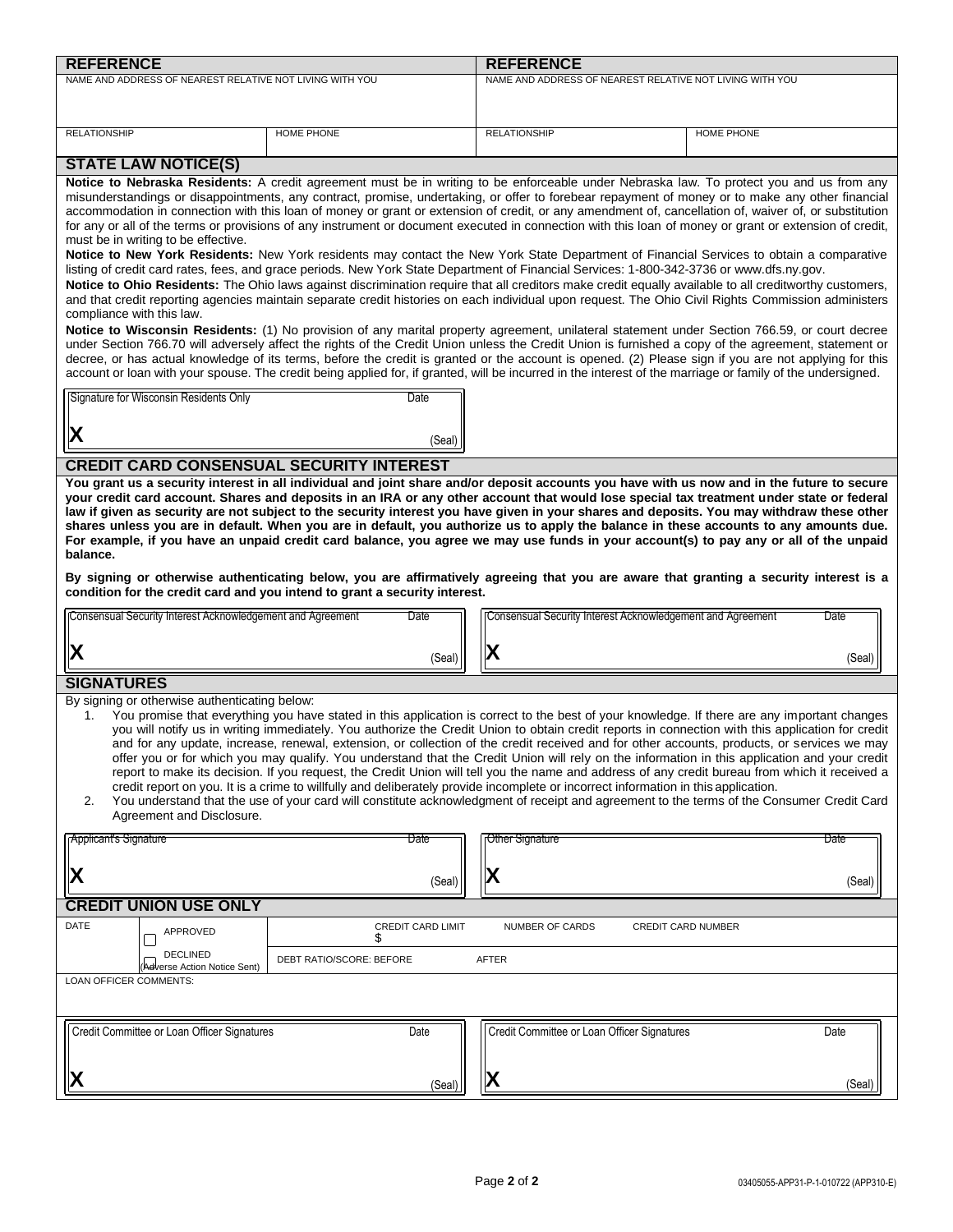

PO Box 19629 Cincinnati, OH 45219-0629 (513) 569-7878 Fax: (513) 569-7836 www.cifcu.org

# APPLICATION AND **SOLICITATION DISCLOSURE**

# **VISA**

## VISA PLATINUM

| <b>Interest Rates and Interest Charges</b>                                                                                              |                                                                                                                                                                                                    |  |  |  |  |
|-----------------------------------------------------------------------------------------------------------------------------------------|----------------------------------------------------------------------------------------------------------------------------------------------------------------------------------------------------|--|--|--|--|
| Annual Percentage Rate (APR) for<br><b>Purchases</b>                                                                                    | 10.50%                                                                                                                                                                                             |  |  |  |  |
|                                                                                                                                         | This APR will vary with the market based on the Prime Rate.                                                                                                                                        |  |  |  |  |
| <b>APR for Balance Transfers</b>                                                                                                        | 10.50%                                                                                                                                                                                             |  |  |  |  |
|                                                                                                                                         | This APR will vary with the market based on the Prime Rate.                                                                                                                                        |  |  |  |  |
| <b>APR for Cash Advances</b>                                                                                                            | 10.50%                                                                                                                                                                                             |  |  |  |  |
|                                                                                                                                         | This APR will vary with the market based on the Prime Rate.                                                                                                                                        |  |  |  |  |
| How to Avoid Paying Interest on<br><b>Purchases</b>                                                                                     | Your due date is 28 days after the close of each billing cycle. We will not<br>charge you any interest on purchases if you pay your entire balance by the<br>due date each month.                  |  |  |  |  |
| <b>Minimum Interest Charge</b>                                                                                                          | If you are charged interest, the charge will be no less than \$1.00.                                                                                                                               |  |  |  |  |
| For Credit Card Tips from the<br><b>Consumer Financial Protection Bureau</b>                                                            | To learn more about factors to consider when applying for or using a<br>credit card, visit the website of the Consumer Financial Protection<br>Bureau at http://www.consumerfinance.gov/learnmore. |  |  |  |  |
| <b>Fees</b>                                                                                                                             |                                                                                                                                                                                                    |  |  |  |  |
| <b>Set-up and Maintenance Fees</b><br>- Annual Fee<br>- Account Set-up Fee                                                              | <b>None</b><br><b>None</b>                                                                                                                                                                         |  |  |  |  |
| <b>Transaction Fees</b><br>- Balance Transfer Fee<br>- Cash Advance Fee<br>- Foreign Transaction Fee<br>- Transaction Fee for Purchases | <b>None</b><br><b>None</b><br><b>1.00%</b> of each transaction in U.S. dollars<br><b>None</b>                                                                                                      |  |  |  |  |
| <b>Penalty Fees</b><br>- Late Payment Fee<br>- Returned Payment Fee                                                                     | Up to \$25.00<br>Up to \$25.00                                                                                                                                                                     |  |  |  |  |

#### How We Will Calculate Your Balance:

We use a method called "average daily balance (including new purchases)."

#### Minimum Interest Charge:

The minimum interest charge will be charged on any dollar amount.

#### Effective Date:

The information about the costs of the card described in this application is accurate as of: June 1, 2022This information may have changed after that date. To find out what may have changed, contact the Credit Union.

For California Borrowers, the Visa Platinum is a secured credit card. Credit extended under this credit card account is secured by various personal property and money including, but not limited to: (a) any goods you purchase with this account, (b) any shares you specifically pledge as collateral for this account on a separate Pledge of Shares, (c) all shares you have in any individual or joint account with the Credit Union excluding